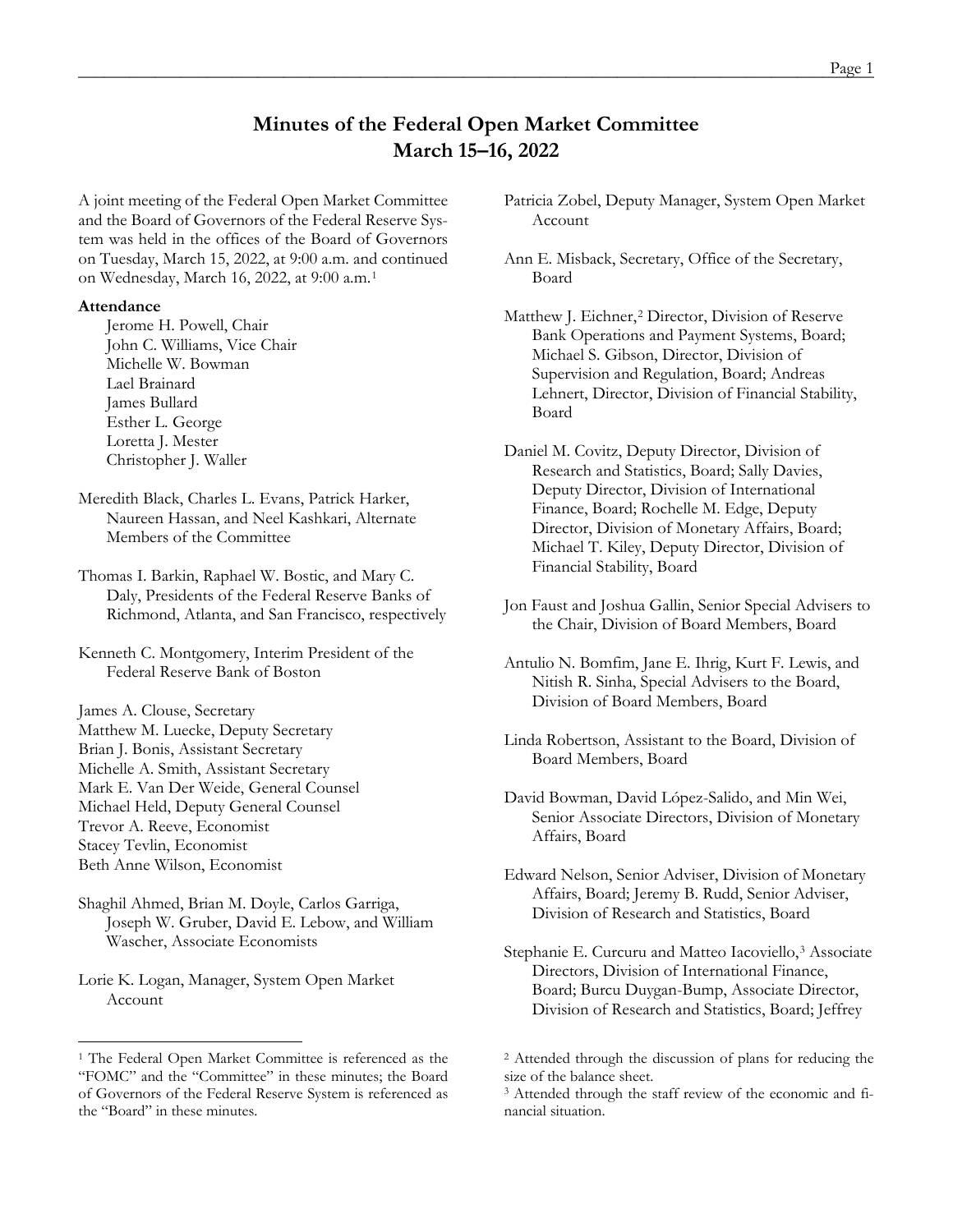D. Walker,2 Associate Director, Division of Reserve Bank Operations and Payment Systems, Board

- Zeynep Senyuz and Rebecca Zarutskie, Deputy Associate Directors, Division of Monetary Affairs, Board
- Paul Lengermann and Clara Vega, Assistant Directors, Division of Research and Statistics, Board; Dan Li, Assistant Director, Division of Monetary Affairs, Board
- Alyssa G. Anderson,2 Valerie S. Hinojosa, and Lubomir Petrasek,2 Section Chiefs, Division of Monetary Affairs, Board; Penelope A. Beattie,<sup>2</sup> Section Chief, Office of the Secretary, Board; Logan T. Lewis,3 Section Chief, Division of International Finance, Board
- David H. Small, Project Manager, Division of Monetary Affairs, Board
- Mary Tian2 and Randall A. Williams, Group Managers, Division of Monetary Affairs, Board
- Michele Cavallo and Ander Perez-Orive, Principal Economists, Division of Monetary Affairs, Board
- Cynthia L. Doniger and David Glancy,<sup>[4](#page-1-0)</sup> Senior Economists, Division of Monetary Affairs, Board
- David Na,2 Senior Financial Institution and Policy Analyst, Division of Monetary Affairs, Board
- Jose Acosta, Senior Communications Analyst, Division of Information Technology, Board
- Kelly J. Dubbert, First Vice President, Federal Reserve Bank of Kansas City
- Kartik B. Athreya, Michael Dotsey, and Sylvain Leduc, Executive Vice Presidents, Federal Reserve Banks of Richmond, Philadelphia, and San Francisco, respectively
- Edward S. Knotek II, Anna Nordstrom,2 Giovanni Olivei, and Mark L.J. Wright, Senior Vice Presidents, Federal Reserve Banks of Cleveland, New York, Boston, and Minneapolis, respectively
- Kathryn B. Chen, Lisa Chung,2 Jonas Fisher, Mark J. Jensen, Matthew D. Raskin, Andrea Tambalotti, and Benedict Wensley,2 Vice Presidents, Federal Reserve Banks of New York, New York, Chicago, Atlanta, New York, New York, and New York, respectively
- Seth Searls,<sup>2</sup> Assistant Vice President, Federal Reserve Bank of New York
- Karel Mertens, Senior Economic Policy Advisor, Federal Reserve Bank of Dallas
- Justin Meyer,2 Markets Officer, Federal Reserve Bank of New York

### **Developments in Financial Markets and Open Market Operations**

The manager turned first to a review of global financial market developments. Following the Russian invasion of Ukraine and the subsequent imposition of an array of sanctions, the ruble depreciated roughly 40 percent against the dollar. Prices of dollar-denominated Russian bonds plunged 80 to 90 percent, and local trading of Russian equities was suspended after a precipitous decline in Russian stock price indexes. Global financial conditions tightened, reflecting declines in equity prices, increases in sovereign yields and credit spreads, and for the United States—an appreciation of the dollar.

Prices of commodities that Russia exports, particularly oil and natural gas, soared over the period. While oil prices partially retraced late in the period, options prices suggested considerable probability that oil prices could remain elevated or rise further in the months ahead. Alongside the rise in commodities prices, measures of near-term inflation compensation increased sharply across advanced economies. In Eastern European countries, currencies depreciated notably and equity prices declined, but most emerging market currencies outside of Eastern Europe depreciated only modestly or rose. Sovereign spreads for emerging market economies (EMEs) widened, but the moves outside of Eastern Europe were relatively modest.

The developments in Ukraine sparked some liquidity strains across markets. Overnight interest rates were steady throughout the period, but there were some signs of pressures in term funding markets. High levels of reserves in the banking system and the backstop facilities

<span id="page-1-0"></span><sup>4</sup> Attended Tuesday's session only.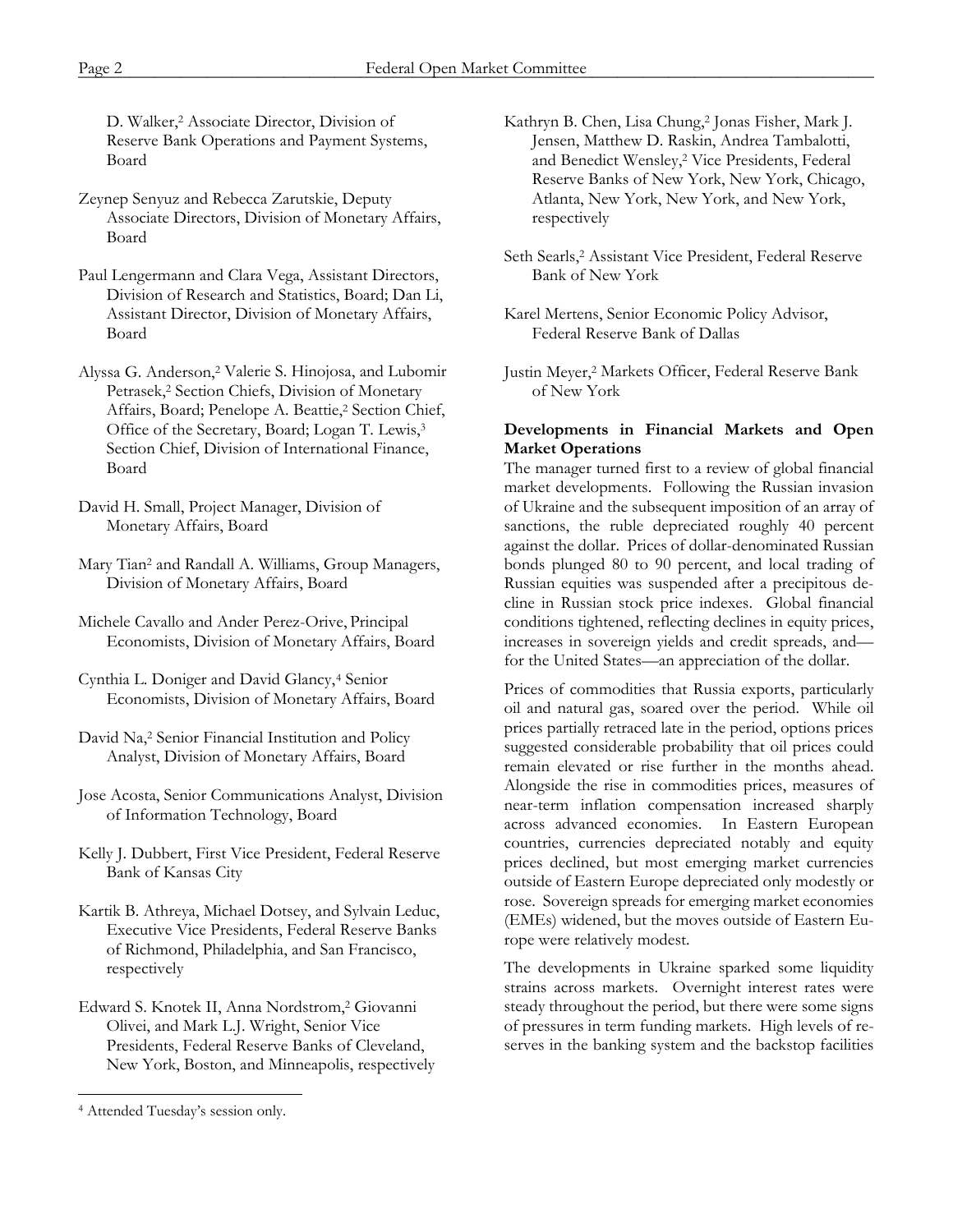in place—the new repurchase agreement facility for foreign and international monetary authorities (FIMA Repo Facility) and the standing repo facility (SRF), as well as the standing central bank liquidity swap lines and the discount window—likely supported market confidence regarding the availability of liquidity and helped contain funding pressures. Amid a rise in market volatility, trading liquidity declined across a number of sectors. In the Treasury market, market depth fell and the price impact of trades increased modestly in some sectors. Overall, however, volumes were typical, and markets continued to function in an orderly fashion.

Notwithstanding uncertainties associated with geopolitical developments, many central banks continued to signal intentions to move ahead with reducing policy accommodation to address elevated inflation. Marketimplied policy rates one year forward rose notably across many advanced foreign economies (AFEs), extending increases seen over recent months.

In the United States, incoming economic data and Federal Reserve communications led investors to expect a more rapid removal of policy accommodation than they had previously expected. Market participants almost universally expected a 25 basis point increase in the target range for the federal funds rate at the current meeting. Moreover, futures prices implied that the federal funds rate would increase around 170 basis points through year-end, about 70 basis points more than had been priced in at the time of the January meeting. Similarly, the median projection of the target range for the federal funds rate in the Open Market Desk's most recent surveys of primary dealers and market participants showed an increase of 150 basis points this year. The median projected path for the target range beyond 2022 rose another 100 basis points by the first half of 2024 to a level modestly above the median projected longer-run level before returning closer to the longer-run level in 2025. Consistent with shifting expectations for the path of policy, shorter-dated Treasury yields rose notably over the intermeeting period and the spread between the 10-year Treasury yield and 2-year Treasury yield narrowed.

Market participants expected an earlier and somewhat faster reduction in System Open Market Account (SOMA) holdings of securities than they did in January. In the Desk surveys, almost 90 percent of respondents projected balance sheet runoff to begin by July. Overall, survey respondents expected a significant reduction in the balance sheet over coming years, although there was a high degree of uncertainty around the magnitude of the total decline.

The manager turned next to a discussion of money markets and policy implementation. Market participants expected the interest on reserve balances rate and overnight reverse repurchase agreement (ON RRP) offering rate to be increased by 25 basis points at the current meeting, in line with their expected increase in the target range, and anticipated that the changes would fully pass through to market overnight interest rates. There was uncertainty around how ON RRP usage might evolve in the near term as money market rates increased. If banks lifted their deposit rates by less than the increase in returns available on alternative investments, depositors could shift funds into these alternatives, leading to downward pressure on rates and increased ON RRP take-up. If instead deposit rates moved up in line with net yields on alternative investments, ON RRP takeup could remain relatively steady. Over the longer term, however, ON RRP balances were expected to decline as the Federal Reserve's balance sheet runoff proceeded and gradually lifted money market rates relative to the ON RRP rate.

Turning to Desk operations, the manager noted that the Desk would be maintaining the size of the SOMA portfolio through reinvestments until the Committee directed otherwise. For Treasury securities, the Desk would follow the usual practice of rolling over all principal payments at auctions. In the absence of regular secondary-market purchases of Treasury securities, the Desk planned to maintain operational readiness by conducting small-value purchases and sales of Treasury securities. For agency mortgage-backed securities (MBS), the Desk planned to continue to reinvest principal payments on a monthly basis through secondary-market purchases. The manager discussed a plan to simplify administrative aspects of the SOMA holdings of agency MBS in coming months through a process of CUSIP (Committee on Uniform Securities Identification Procedures) aggregation. The Desk undertook similar programs of CUSIP aggregation following the conclusion of previous large-scale asset purchase programs; these past CUSIP aggregation programs were successful at reducing the cost and complexity of maintaining agency MBS holdings.

Finally, the manager provided an update on the SRF. The Desk had onboarded four depository institutions as counterparties and noted that a number of additional banks were currently under review. The Desk planned to adjust the counterparty eligibility requirements in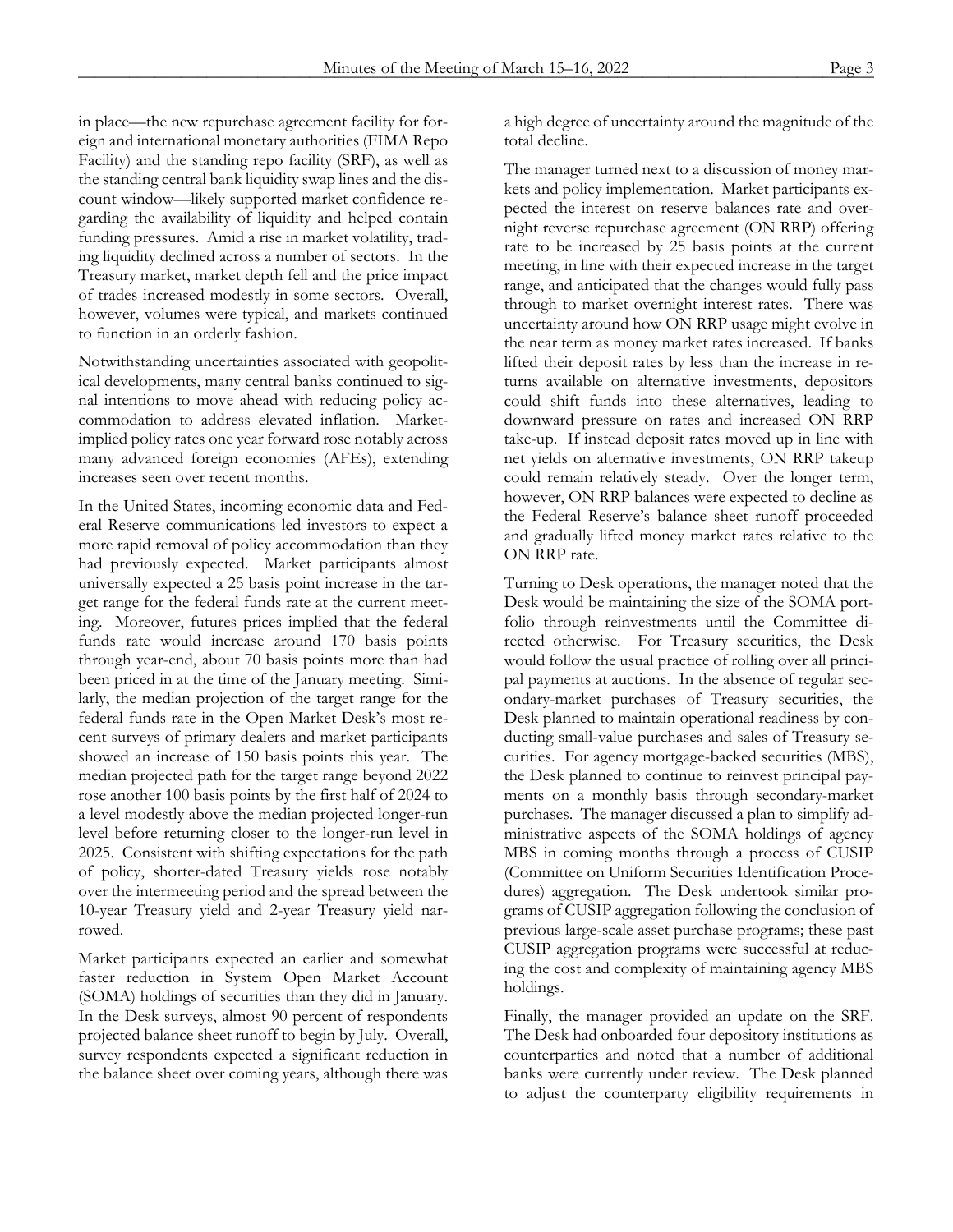early April to make the SRF accessible to a broader range of banks, in line with the Committee's intention to expand eligibility over time and with efforts to ensure that Desk counterparty policies promote a fair and competitive marketplace.

By unanimous vote, the Committee ratified the Desk's domestic transactions over the intermeeting period. No intervention operations occurred in foreign currencies for the System's account during the intermeeting period.

#### **Plans for Reducing the Size of the Balance Sheet**

Participants continued their discussion of topics related to plans for reducing the size of the Federal Reserve's balance sheet in a manner consistent with the approach described in the Principles for Reducing the Size of the Federal Reserve's Balance Sheet that the Committee released following its January meeting.

The participants' discussion was preceded by a staff presentation that reviewed the Committee's 2017–19 experience with balance sheet reduction and presented a range of possible options for reducing the Federal Reserve's securities holdings over time in a predictable manner. All of the options featured a more rapid pace of balance sheet runoff than in the 2017–19 episode. The options differed primarily with respect to the size of the monthly caps for securities redemptions in the SOMA portfolio. The presentation addressed the potential implications of each option for the path of the balance sheet during and after runoff. The staff presentation also featured alternative approaches the Committee could consider with respect to SOMA holdings of Treasury bills as well as alternative ways the Committee could eventually slow and then stop balance sheet runoff as the size of the SOMA portfolio approached levels consistent with the Committee's ample-reserves framework for policy implementation.

In their discussion, all participants agreed that elevated inflation and tight labor market conditions warranted commencement of balance sheet runoff at a coming meeting, with a faster pace of decline in securities holdings than over the 2017–19 period. Participants reaffirmed that the Federal Reserve's securities holdings should be reduced over time in a predictable manner primarily by adjusting the amounts reinvested of principal payments received from securities held in the SOMA. Principal payments received from securities held in the SOMA would be reinvested to the extent they exceeded monthly caps. Several participants remarked that they would be comfortable with relatively high monthly caps or no caps. Some other participants noted that monthly

caps for Treasury securities should take into consideration potential risks to market functioning. Participants generally agreed that monthly caps of about \$60 billion for Treasury securities and about \$35 billion for agency MBS would likely be appropriate. Participants also generally agreed that the caps could be phased in over a period of three months or modestly longer if market conditions warrant.

Participants discussed the approach toward implementing caps for Treasury securities and the role that the Federal Reserve's holdings of Treasury bills might play in the Committee's plan to reduce the size of the balance sheet. Most participants judged that it would be appropriate to redeem coupon securities up to the cap amount each month and to redeem Treasury bills in months when Treasury coupon principal payments were below the cap. Under this approach, redemption of Treasury bills would typically bring the total amount of Treasury redemptions up to the monthly cap. Several participants remarked that reducing the Federal Reserve's Treasury bill holdings over time would be appropriate because Treasury bills are highly valued as safe and liquid assets by the private sector, and the Treasury could increase bill issuance to the public as SOMA bill holdings decline. In addition, participants generally noted that maintaining large holdings of Treasury bills is not necessary under the Federal Reserve's ample-reserves operating framework; in the previous scarce-reserves regime, Treasury bill holdings were useful as a tool that could be used to drain reserves from the banking system when necessary to control short-term interest rates. A couple of participants commented that holding some Treasury bills could be appropriate if the Federal Reserve wished to keep its Treasury portfolio neutral with respect to the universe of outstanding Treasury securities.

With respect to the Federal Reserve's agency MBS redemptions, participants generally noted that MBS principal prepayments would likely run under the proposed monthly cap in a range of plausible interest rate scenarios but that the cap could guard against outsized reductions in the Federal Reserve's agency MBS holdings in scenarios with especially high prepayments. Some participants noted that under the proposed approach to running off Treasury and agency securities primarily through adjustments to reinvestments, agency MBS holdings would still make up a sizable share of the Federal Reserve's asset holdings for many years. Participants generally agreed that after balance sheet runoff was well under way, it will be appropriate to consider sales of agency MBS to enable suitable progress toward a longer-run SOMA portfolio composed primarily of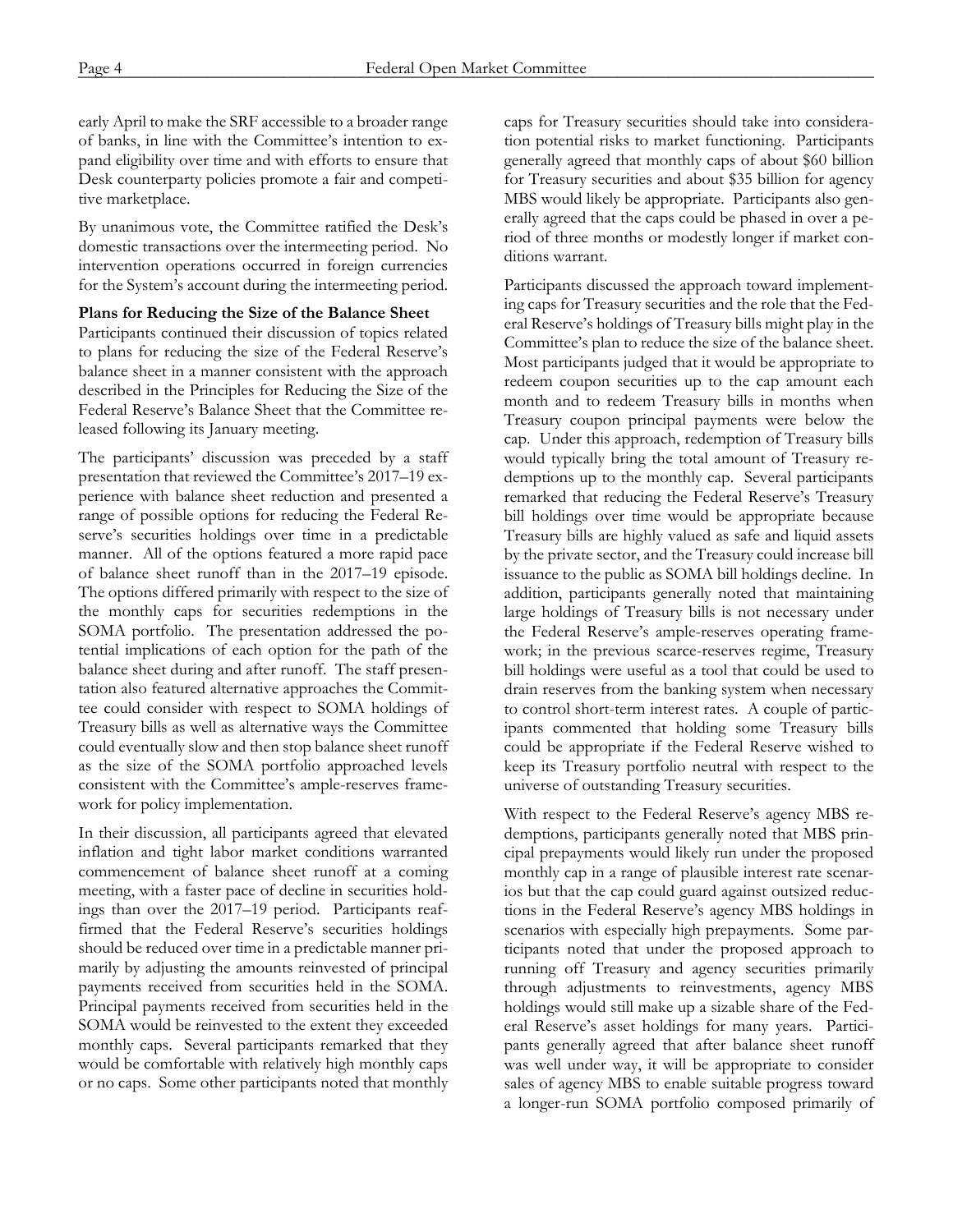Treasury securities. A Committee decision to implement a program of agency MBS sales would be announced well in advance.

Several participants noted the significant uncertainty around the future level of reserves that would be consistent with the Committee's ample-reserves operating framework. Against this backdrop, participants generally agreed that it would be appropriate to first slow and then stop the decline in the size of the balance sheet when reserve balances were above the level the Committee judged to be consistent with ample reserves, thereby allowing reserves to decline more gradually as nonreserve liabilities increased over time. Participants agreed that lessons learned from the previous balance sheet reduction episode should inform the Committee's current approach to reaching ample reserve levels and that close monitoring of money market conditions and indicators of near-ample reserves should help inform adjustments to the pace of runoff. A couple of participants noted that the establishment of the SRF, which did not exist in the previous runoff episode, could address unexpected money market pressures that might emerge if the Committee adopted an approach to balance sheet reduction in which reserves declined relatively rapidly, but several others noted that the facility was not intended as a substitute for ample reserves. Participants generally agreed that it was important for the Committee to be prepared to adjust any of the details of its approach to reducing the size of the balance sheet in light of economic and financial developments.

No decision regarding the Committee's plan to reduce the Federal Reserve's balance sheet was made at this meeting, but participants agreed they had made substantial progress on the plan and that the Committee was well placed to begin the process of reducing the size of the balance sheet as early as after the conclusion of its upcoming meeting in May.

## **Staff Review of the Economic Situation**

The information available at the time of the March 15– 16 meeting suggested that U.S. real gross domestic product (GDP) was increasing in the first quarter at a pace that was slower than the rapid gain posted in the fourth quarter of 2021. Labor market conditions improved further in January and February, and indicators of labor compensation continued to show robust increases. Consumer price inflation through January—as measured by the 12-month percentage change in the price index for personal consumption expenditures (PCE)—remained elevated.

Total nonfarm payroll employment grew strongly in January and February. The unemployment rate edged down, on net, from 3.9 percent in December to 3.8 percent in February. The unemployment rate for African Americans and for Hispanics declined over this period; however, both rates remained noticeably higher than the national average. The labor force participation rate increased in February, as did the employment-to-population ratio. The private-sector job openings rate in January, as measured by the Job Openings and Labor Turnover Survey, was little changed, on net, from its November level and remained well above its pre-pandemic level; the quits rate also remained elevated. Average hourly earnings rose 5.1 percent over the 12 months ending in February, about the same as its year-earlier pace, with widespread increases across industries.

Consumer prices continued to rise rapidly. Total PCE price inflation was 6.1 percent over the 12 months ending in January, and core PCE price inflation, which excludes changes in consumer energy prices and many consumer food prices, was 5.2 percent over the same period. The trimmed mean measure of 12-month PCE inflation constructed by the Federal Reserve Bank of Dallas was 3.5 percent in January, 1.8 percentage points higher than its year-earlier rate of increase. In February, the 12-month change in the consumer price index (CPI) was 7.9 percent, while core CPI inflation was 6.4 percent over the same period. The staff's common inflation expectations index, which combines information from many indicators of inflation expectations and inflation compensation, had largely leveled off over the fall and was close to its 2014 average.

Real PCE appeared to be rising at a faster pace in the first quarter of 2022 than in the fourth quarter of 2021 as social distancing unwound further. Housing demand remained strong, though activity in the residential housing sector continued to be restrained by shortages of construction materials, buildable lots, and other inputs. Available indicators suggested that growth in business fixed investment was picking up in the first quarter as growth in nonresidential structures investment turned positive.

Available data suggested that motor vehicle production declined sharply in February as ongoing shortages of semiconductors and other supply chain problems continued to restrain output. Outside of the motor vehicle sector, manufacturing production appeared to have moved up over January and February; however, this increase did not appear to reflect a substantial reduction in supply bottlenecks, as many indicators of the state of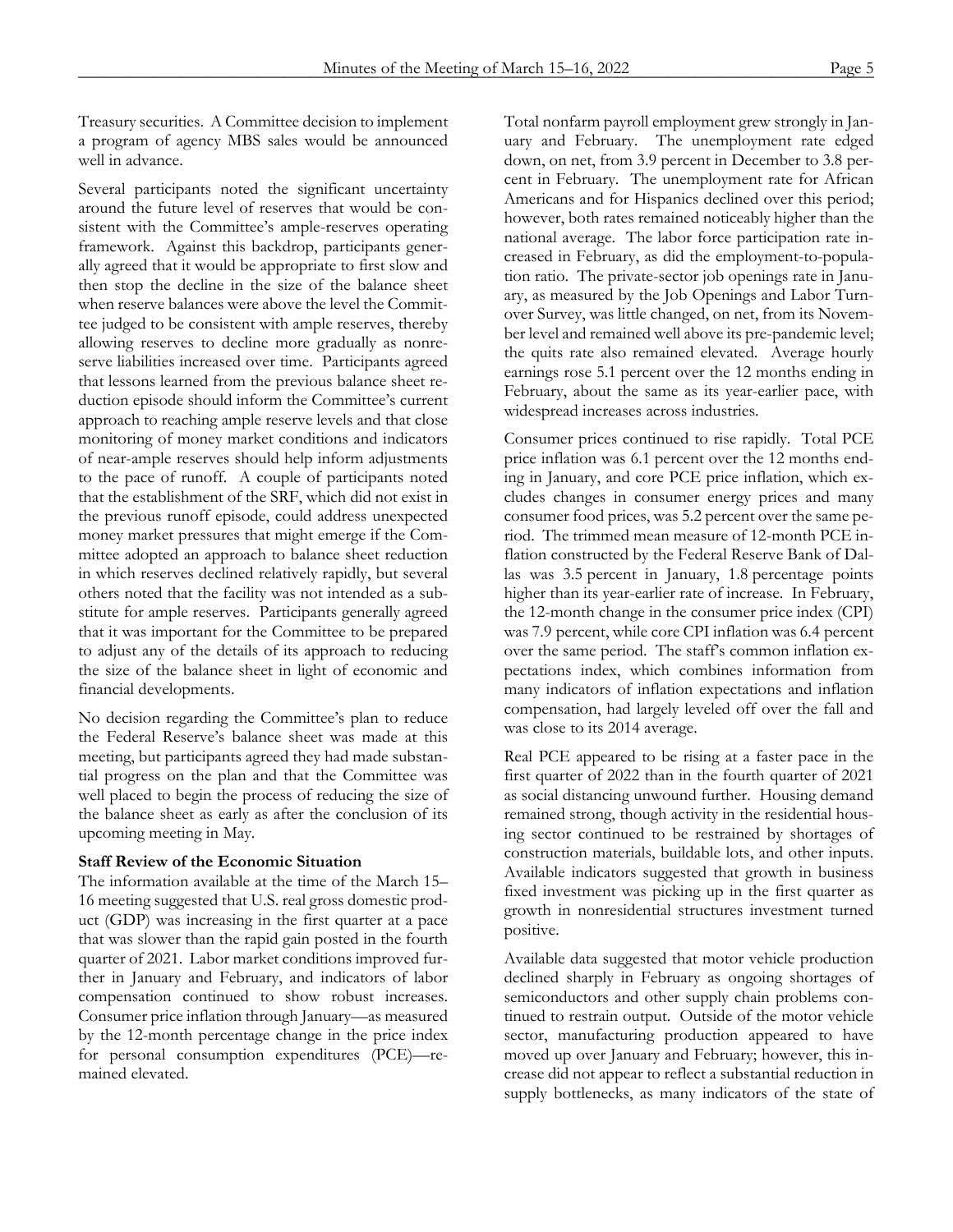bottlenecks showed little sign of improvement over this period. In particular, materials inputs such as electronic components and aluminum remained in short supply, while broad measures of industrial input prices remained elevated. Separately, transportation and distribution activity continued to be held back by port congestion and a shortage of truck drivers.

Available indicators suggested that real government purchases were little changed in the first quarter after declining in the fourth quarter of 2021. Although real state and local purchases appeared to be rising, federal defense purchases appeared to be contracting further in the first quarter.

The U.S. international trade deficit widened at the end of last year to a record high and surpassed that high at the beginning of this year. Imports of goods grew rapidly again in January, led by increases in consumer goods, while exports of goods fell back slightly from elevated fourth-quarter levels. Shipping congestion and other bottlenecks continued to restrain the level of trade in goods. Services exports and imports fell back in January relative to December, reflecting a reduction in travel to and from the United States. Because international travel remained depressed, services trade was still very low relative to pre-pandemic norms.

Incoming data suggested that the rapid spread of the Omicron variant had tempered the foreign recovery around the turn of the year. Purchasing managers indexes were consistent with the Omicron wave having a notable effect on services activity but a rather muted effect on manufacturing activity and supplier delivery times. Moreover, with COVID-19 cases having fallen in many regions, authorities had already eased restrictions and social mobility had recovered, except in China, where lockdowns were recently reimposed. The Russian invasion of Ukraine, however, constituted another negative shock to the global economy by pushing up commodity prices further, hurting global risk sentiment, and exacerbating supply bottlenecks. Inflation abroad continued to rise, driven by recovering global demand, rising retail energy and food prices, and ongoing strains on global supply chains; the effects of the Russian invasion contributed to some of these inflationary pressures.

#### **Staff Review of the Financial Situation**

Financial markets were highly volatile over the intermeeting period, with strained liquidity in some markets. The Russian invasion of Ukraine led to periods of particularly elevated volatility and deteriorating investor risk sentiment. Nominal Treasury yields and the expected path of policy rose during the intermeeting period,

driven by economic data releases and FOMC communications that were viewed as implying a more rapid removal of monetary policy accommodation than previously expected. Domestic equity indexes declined modestly, while those in Europe fell noticeably. Financing conditions remained accommodative, although borrowing costs increased further.

Investors interpreted incoming economic data and Federal Reserve communications as implying a more rapid removal of monetary policy accommodation than they had previously expected. On net, the expected path of the federal funds rate implied by financial market quotes—unadjusted for term premiums—rose significantly, along with the yields on nominal Treasury securities, since the previous FOMC meeting. Near-term inflation compensation implied by Treasury Inflation-Protected Securities rose sharply, reflecting the higherthan-anticipated CPI releases and surging energy prices following the Russian invasion of Ukraine.

Spreads of investment- and speculative-grade corporate bonds widened noticeably since the previous FOMC meeting and ended the period close to the medians of their historical distributions. Spreads of municipal bonds also widened significantly across credit categories. Broad equity indexes declined modestly, on net, amid significant fluctuations. Equity prices increased early in the period because of stronger-than-anticipated corporate earnings and economic data releases, but they retraced these gains as investor risk sentiment deteriorated following the Ukraine invasion. The one-month optionimplied volatility on the S&P 500—the VIX—surged briefly immediately following the invasion but ended the intermeeting period slightly lower on net.

Foreign asset prices were highly volatile over the intermeeting period in response to geopolitical developments, central bank communications, and rising inflation concerns. News related to Russia's invasion of Ukraine, in particular, contributed to decreases in major foreign equity indexes, especially in Europe, and a moderate increase in the broad dollar index. Despite downward pressure from the geopolitical events, AFE sovereign yields increased notably, on net, on higher-than-expected inflation readings and central bank communications that were perceived as less accommodative than expected. EME sovereign spreads widened, and EMEdedicated funds experienced moderate portfolio outflows, which increased after the Russian invasion. Even so, financial conditions among EMEs—including fund flows and the relative strength of local currencies outside of Europe—were resilient compared with past episodes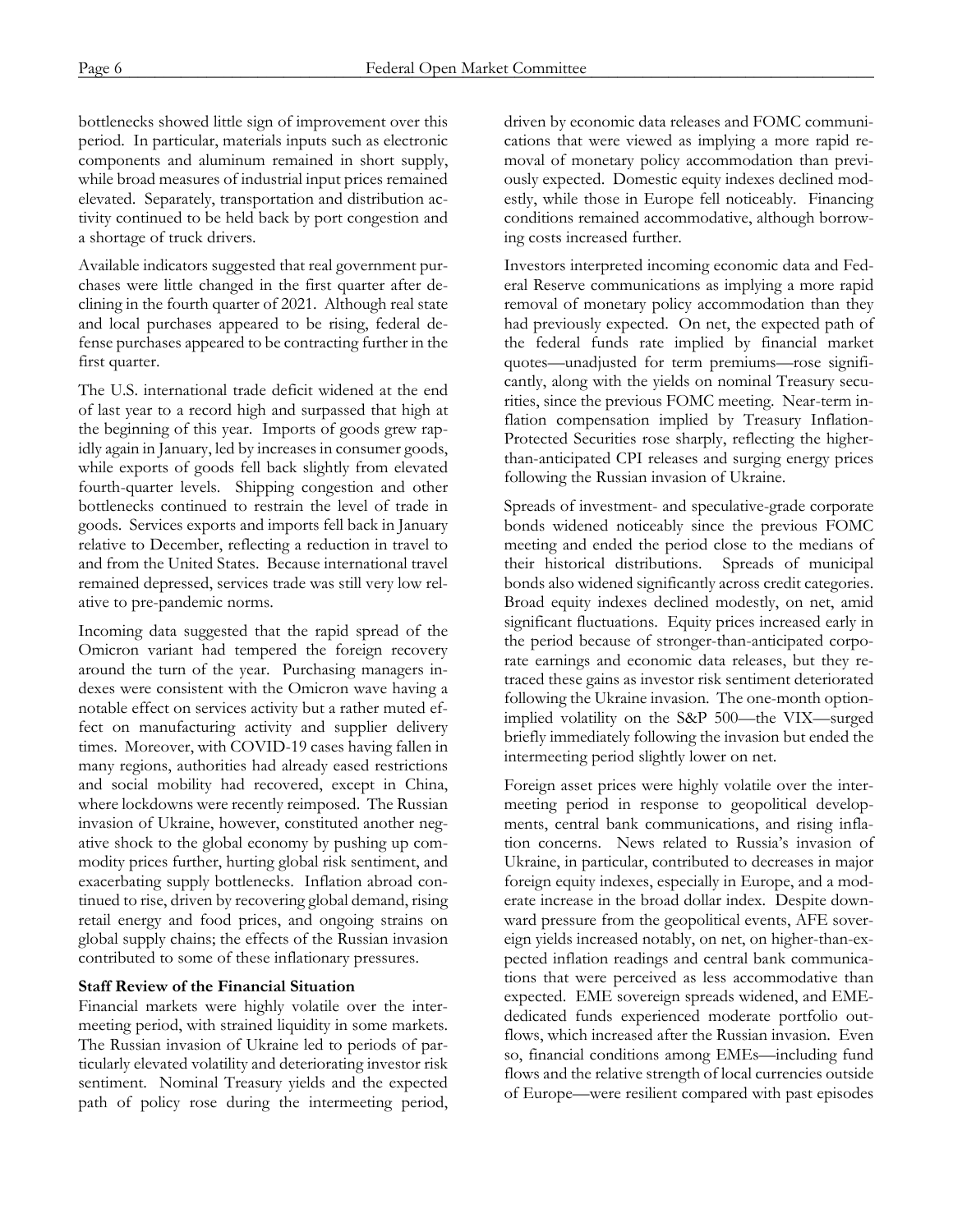of global turbulence, reflecting in part higher commodity prices and monetary policy tightening by EME central banks.

Liquidity conditions became strained in some financial markets during the intermeeting period. Market depth—a gauge of the ability to transact in large volumes at quotes posted by market makers—deteriorated in U.S. Treasury, U.S. equity, and crude oil markets. Trading volumes generally remained within normal ranges in most markets and increased above normal levels in Treasury markets later in the period. Bid–ask spreads did not increase notably in most markets. However, investors reported that strained liquidity at times amplified the volatility of price moves and may have contributed to the particularly large swings in Treasury yields and equity prices late in the intermeeting period.

Short-term funding markets were mostly stable over the intermeeting period, although spreads in some segments widened. The effective federal funds rate and the Secured Overnight Financing Rate generally held steady at 8 basis points and 5 basis points, respectively. Overnight rates on commercial paper (CP) across most sectors also held steady, although rates and spreads on longer-tenor CP and negotiable certificates of deposit increased amid the escalation of the Ukraine invasion. Spreads between three-month forward rate agreements and overnight index swaps widened as borrowers increased precautionary issuance of longer-tenor debt while money market investors preferred shorter-duration investments. ON RRP take-up was little changed, averaging about \$1.6 trillion.

In domestic credit markets, credit remained broadly available for most types of borrowers during the intermeeting period. Nonfinancial gross corporate bond issuance slowed noticeably in January and February, reflecting lower demand for credit due to rising borrowing costs and elevated issuance over the past two years. However, issuance rebounded to healthy levels in March for investment-grade firms, with a few high-yield firms also raising funds. Leveraged loan issuance was strong in January and February. Small business loan originations in December roughly matched pre-pandemic levels. The share of small firms that actively sought financing in the past few months and reported that it was more difficult to acquire credit compared with three months earlier remained very low.

For households, both nonmortgage and mortgage credit remained accommodative. Credit card balances increased significantly in the fourth quarter, and auto

credit outstanding grew at a moderate pace in December. The number of mortgage rate locks for home purchases through February was elevated relative to prepandemic levels. Mortgage credit for households with low credit scores continued to ease through February but remained tighter than before the pandemic.

The credit quality of large nonfinancial corporations and municipalities remained strong over the intermeeting period. The volumes of credit rating upgrades for corporate and municipal bonds outpaced those of downgrades moderately in January and February. Default rates on corporate bonds, municipal bonds, and leveraged loans remained very low; most market indicators of future expected default rates for corporate bonds and leveraged loans also remained low.

Credit quality in the commercial real estate sector continued to show some signs of stress. Delinquency rates for commercial mortgage-backed securities (CMBS) collateralized by hotel and retail properties continued to decline in January but remained well above pre-pandemic levels, while those for CMBS in the office sector increased somewhat in January but remained fairly low by historical standards.

For households, credit quality remained fairly healthy. Delinquency rates for mortgages, which include loans in forbearance and other loans behind on payments, continued to trend down through December, while those for prime auto loan and prime credit card borrowers remained flat in December. For nonprime borrowers, delinquency rates rose in December, although they remained subdued by historical standards.

Information on borrowing costs through February and early March suggested that the events surrounding Russia's invasion of Ukraine did not have a significant effect on financing conditions during the intermeeting period. Borrowing costs continued to increase in many sectors but remained low relative to their historical distributions. Spreads in the corporate bond, municipal bond, and CMBS markets generally rose to somewhat above their pre-pandemic levels, reflecting heightened geopolitical risks, uncertainty about the outlook for monetary policy, and elevated financial market volatility. Residential mortgage rates increased, mostly as a result of widening MBS spreads, which market participants attributed mainly to the tapering of the Federal Reserve's agency MBS purchases and uncertainty surrounding the market supply of agency MBS that would accompany balance sheet runoff by the Federal Reserve. Interest rates on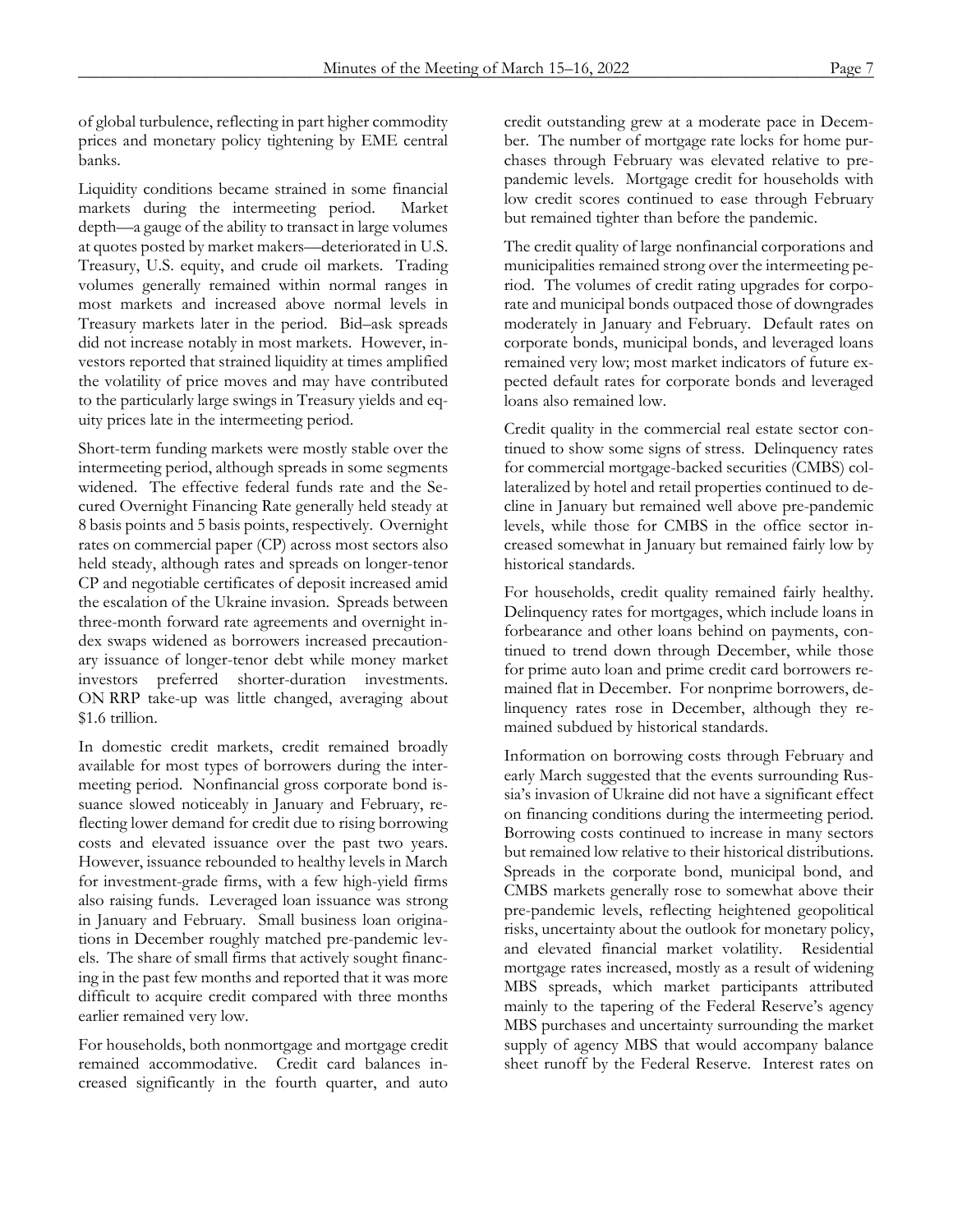new credit cards rose to roughly their pre-pandemic levels, while rates on auto loans also rose slightly but remained significantly below pre-pandemic levels.

## **Staff Economic Outlook**

The near-term projection for U.S. economic activity prepared by the staff for the March FOMC meeting was weaker than in January, reflecting the anticipated economic effects of the conflict in Ukraine and financial conditions that were expected to be less supportive than previously assumed. For 2022 as a whole, real GDP growth was projected to step down markedly from its rapid 2021 pace before picking up slightly in 2023 as the continued resolution of supply constraints provided a small boost to growth. Real GDP growth was expected to slow further in 2024 to a pace that was in line with potential growth. However, the level of real GDP was expected to remain well above potential over the projection period, and labor market conditions were expected to remain very tight.

The staff's near-term projection for PCE price inflation was revised up considerably relative to January. The upward revision reflected the staff's reaction to the persistently high and broad-based levels of domestic inflation, import price inflation, and wage growth that had been observed, as well as the staff's expectation that the upward pressure on inflation from supply and demand imbalances would last longer than previously assumed. In addition, total PCE price inflation was further revised up to reflect higher expected paths for consumer energy and food prices. All told, total PCE price inflation was projected to be 4 percent in 2022. PCE price inflation was then expected to slow to 2.3 percent in 2023 and to 2.1 percent in 2024 as food, energy, and import price inflation moved lower and as supply and demand imbalances were resolved.

The staff continued to judge that the risks to the baseline projection for real activity were skewed to the downside and that the risks to the inflation projection were skewed to the upside. The COVID-19 pandemic remained a source of downside risk to activity, while the possibility of more severe and more persistent supply issues was viewed as posing an additional downside risk to activity and an upside risk to inflation. The Russian invasion of Ukraine was perceived as adding to the uncertainty around the outlook for economic activity and inflation, as the conflict carried the risk of further exacerbating supply chain disruptions and of putting additional upward pressure on inflation by boosting the prices for energy, food, and other key commodities. Finally, the possibility that continued high inflation would cause longerterm inflation expectations to become unanchored was seen as another upside risk to the inflation projection.

### **Participants' Views on Current Conditions and the Economic Outlook**

In conjunction with this FOMC meeting, participants submitted their projections of the most likely outcomes for real GDP growth, the unemployment rate, and inflation for each year from 2022 through 2024 and over the longer run based on their individual assessments of appropriate monetary policy, including the path of the federal funds rate. The longer-run projections represented each participant's assessment of the rate to which each variable would be expected to converge, over time, under appropriate monetary policy and in the absence of further shocks to the economy. A Summary of Economic Projections was released to the public following the conclusion of the meeting.

In their discussion of current economic conditions, participants noted that indicators of economic activity and employment had continued to strengthen. Job gains had been strong in recent months, and the unemployment rate had declined substantially. Inflation remained elevated, reflecting continued supply and demand imbalances, higher energy prices, and broader price pressures. With appropriate firming in the stance of monetary policy, participants expected inflation to return to the Committee's 2 percent objective over time and the labor market to remain strong. Participants recognized that the invasion of Ukraine by Russia was causing tremendous human and economic hardship for the Ukrainian people. They judged that the implications of the war for the U.S. economy were highly uncertain, but in the near term, the invasion and related events were likely to create significant additional upward pressure on inflation and could weigh on economic activity.

With regard to the economic outlook, participants noted that real GDP growth had slowed from its rapid pace in the fourth quarter of 2021, largely reflecting weaker inventory investment, but consumption and business investment continued to rise solidly. The Omicron variant left only a mild and brief imprint on economic data, as households and firms appeared resilient to this wave of the virus. Relative to their December forecasts, participants had revised down their projections for real GDP growth this year, reflecting factors such as a slowdown in inventory investment from its strong pace late last year, reduced fiscal and monetary policy accommodation, and the Russian invasion of Ukraine, which had led to higher prices of energy and other commodities, increased uncertainty, and weighed on broader financial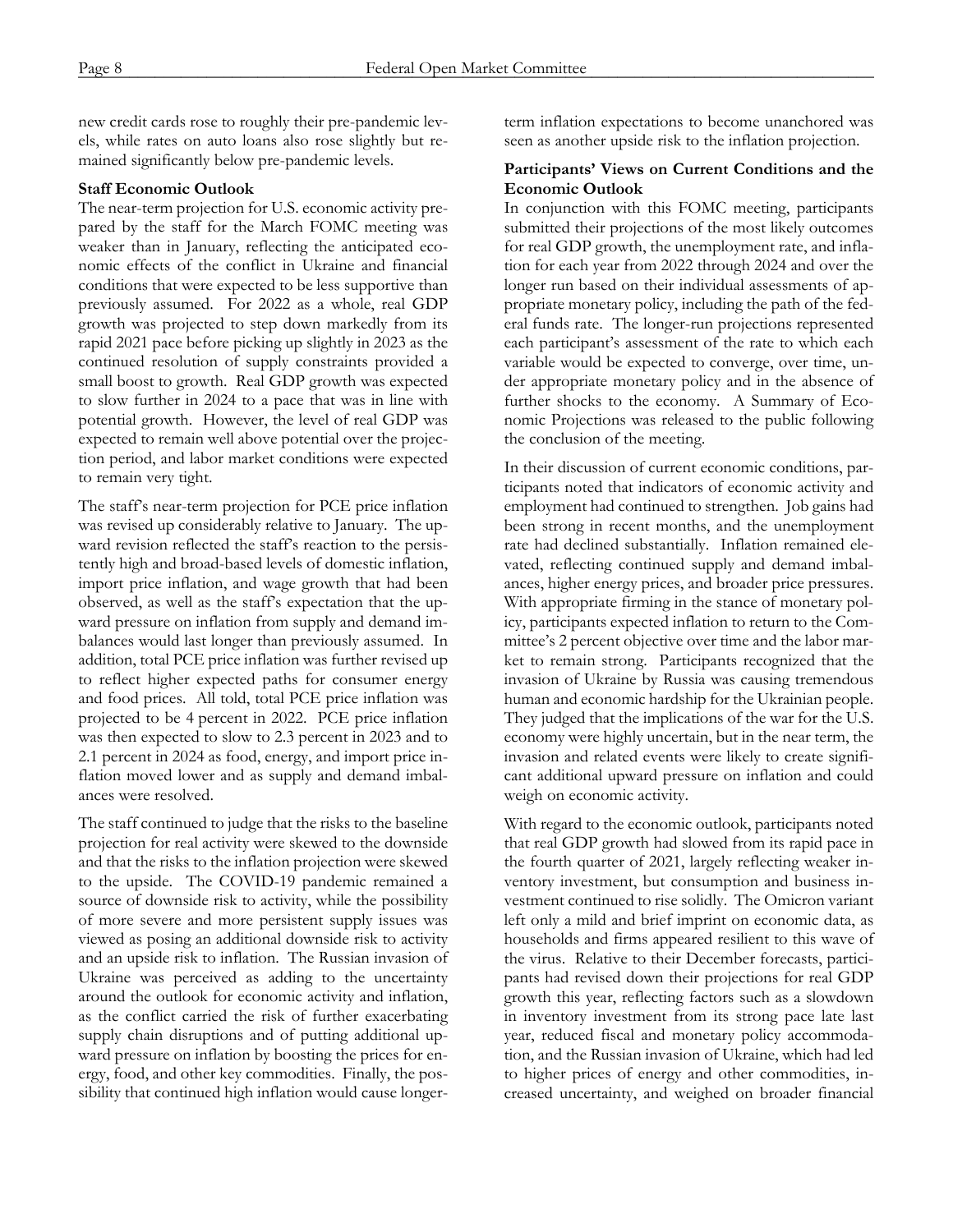conditions and consumer sentiment. Even so, participants judged that economic fundamentals remained solid and that they expected above-trend growth to continue, sustaining a strong labor market.

Participants commented that demand for labor continued to substantially exceed available supply across many parts of the economy and that their business contacts continued to report difficulties in hiring and retaining workers. Participants observed that various indicators pointed to a very tight labor market. Employment growth remained strong through the Omicron wave. A couple of participants highlighted that the annual benchmark revision to the establishment survey employment data revealed stronger employment growth in the second half of 2021 than was initially reported. The unemployment rate had fallen to a post-pandemic low, and quits and job openings were at all-time highs. Although payroll employment remained below its pre-pandemic level, the shortfall was concentrated in a few sectors and reflected a shortage of workers rather than insufficient demand for labor. Consistent with a tight labor market, nominal wages were rising at the fastest pace in many years. While wage gains thus far had been the strongest among the lowest quartile of earners and among production and supervisory workers, wage pressures had begun to spread across the income and skill distributions. Many participants commented that they expected the labor market to remain strong and wage pressures to remain elevated. A few participants noted that there were signs that the pandemic-related factors that had held back labor supply might be abating and pointed to the notable increase in the labor force participation rate among prime-age men in February.

Participants remarked that recent inflation readings continued to significantly exceed the Committee's longerrun goal and noted that developments associated with Russia's invasion of Ukraine, including the related surge in energy prices, will add to near-term inflation pressures. Some participants noted that elevated inflation had continued to broaden from goods into services, especially rents, and into sectors that had not yet experienced large price increases, such as education, apparel, and health care. A few participants also noted that the number of spending categories experiencing inflation rates above 4 percent had continued to rise, or that the trimmed mean inflation measure from the Federal Reserve Bank of Dallas had risen to its highest level since the early 1980s. Many participants indicated that their business contacts continued to report substantial increases in wages and input prices that were being passed through into higher prices to their customers without any significant decrease in demand. Participants commented on a few factors that might lead the high inflation readings to persist, including strong aggregate demand, significant increases in energy and commodity prices, and supply chain disruptions that were likely to require a lengthy period to resolve. In addition, some participants noted that recent higher inflation could affect future inflation dynamics. For example, a few participants commented that persistently high inflation readings might lead businesses, when setting prices, to be more attentive to aggregate inflation or more willing to raise prices. In addition, a couple of other participants noted that some household survey data suggested that near-term consumer inflation expectations have become more sensitive to actual inflation readings since the beginning of the pandemic. A few participants commented that both survey- and market-based measures of shortterm inflation expectations were at historically high levels. Several other participants noted that longer-term measures of inflation expectations from households, professional forecasters, and market participants still appeared to remain well anchored, which—together with appropriate monetary policy and an eventual easing of supply constraints—would support a return of inflation over time to levels consistent with the Committee's longer-run goal.

Participants agreed that developments surrounding the Russian invasion of Ukraine, including the resulting sanctions, were adding to inflation pressures and posing upside risks to the inflation outlook. Participants noted that Russia and Ukraine were major suppliers of various commodities used in the production of energy, food, and some industrial inputs. A continued cutoff of that supply from the world market would further push up prices for those commodities and, over time, lead to price increases in downstream industries. The invasion had also exacerbated the disruptions of supply chains. Participants commented that, by leading to higher energy and food prices, weighing on consumer sentiment, and contributing to tighter financial conditions, the invasion also negatively affected the growth outlook. A few participants highlighted additional downside risks to growth associated with the war, such as the risk that a more protracted conflict than the public currently expects could lead to much tighter global financial conditions or other disruptions. A couple of participants commented that the increased uncertainty might lead businesses and consumers to reduce spending, though their business contacts currently were not seeing signs of such shifts or expecting a significant pullback in demand.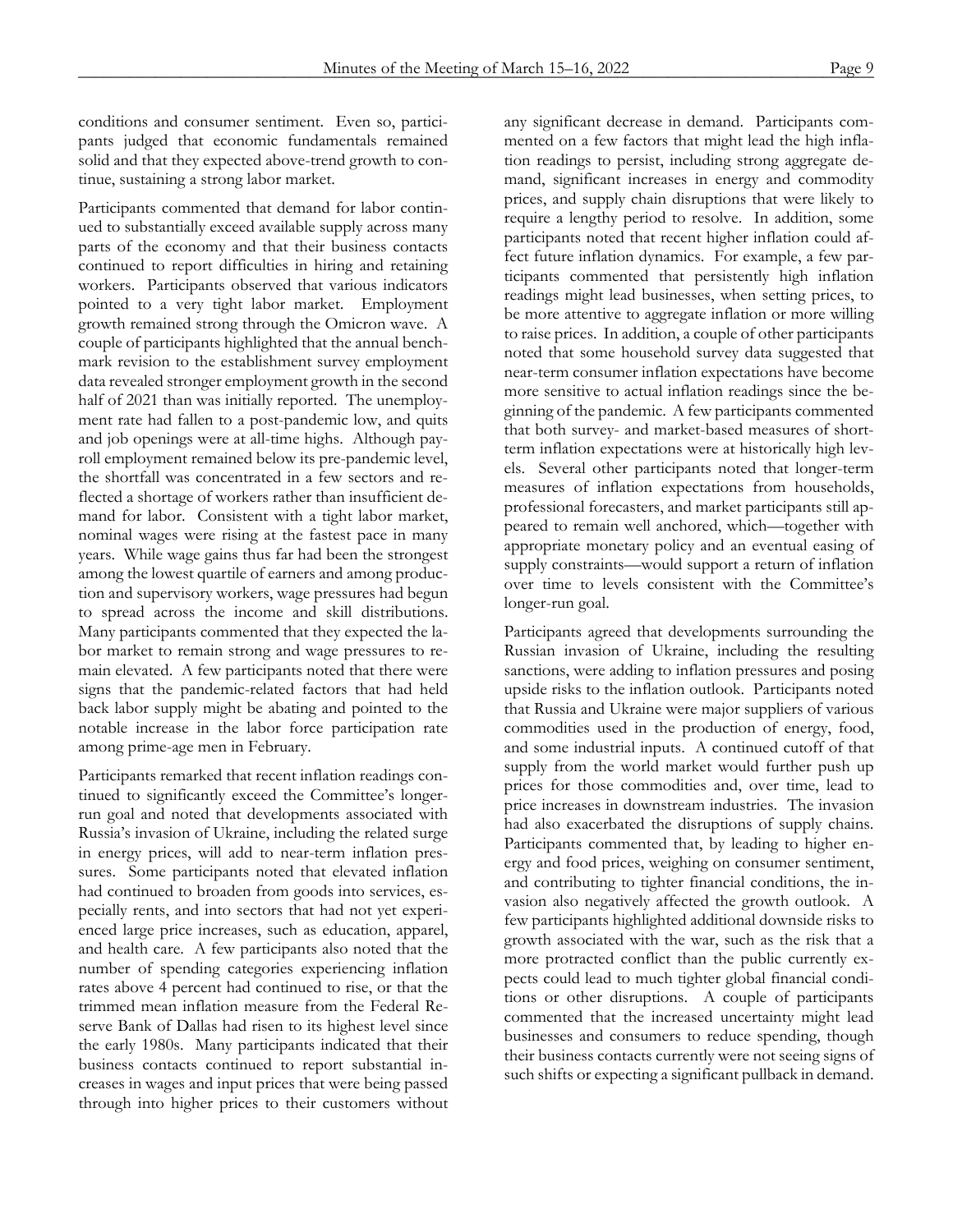Several participants judged that the upside risk to inflation associated with the war appeared more significant than the downside risk to growth, as inflation was already high, the United States had a relatively low level of financial and trade exposure to Russia, and the U.S. economy was well positioned to absorb additional adverse demand shocks.

In their discussion of risks to the outlook, participants agreed that uncertainty regarding the path of inflation was elevated and that risks to inflation were weighted to the upside. Participants cited several such risks, including ongoing supply bottlenecks and rising energy and commodity prices, both of which were exacerbated by the Russian invasion; recent COVID-related lockdowns in China that had the potential to further disrupt supply chains; and the possibility that longer-run inflation expectations might become unanchored. Uncertainty about real activity was also seen as elevated. Various participants noted downside risks to the outlook, including risks associated with the Russian invasion, a broad tightening in global financial conditions, and a prolonged rise in energy prices.

In their consideration of the appropriate stance of monetary policy, all participants concurred that the U.S. economy was very strong, with an extremely tight labor market, and that inflation was high and well above the Committee's 2 percent inflation objective. Against this backdrop, all participants agreed that it was appropriate to begin a process of removing policy accommodation by raising the target range for the federal funds rate at this meeting. They further judged that ongoing increases in the target range for the federal funds rate would be warranted to achieve the Committee's objectives. Participants also agreed that reducing the size of the Federal Reserve's balance sheet would play an important role in firming the stance of monetary policy and that they expected it would be appropriate to begin this process at a coming meeting, possibly as soon as in May. Participants judged that the firming of monetary policy, alongside an eventual waning of supply–demand imbalances, would help to keep longer-term inflation expectations anchored and bring inflation down over time to levels consistent with the Committee's 2 percent longer-run goal while sustaining a strong labor market.

Many participants noted that—with inflation well above the Committee's objective, inflationary risks to the upside, and the federal funds rate well below participants' estimates of its longer-run level—they would have preferred a 50 basis point increase in the target range for the federal funds rate at this meeting. A number of these

participants indicated, however, that, in light of greater near-term uncertainty associated with Russia's invasion of Ukraine, they judged that a 25 basis point increase would be appropriate at this meeting. Many participants noted that one or more 50 basis point increases in the target range could be appropriate at future meetings, particularly if inflation pressures remained elevated or intensified. A number of participants noted that the Committee's previous communications had already contributed to a tightening of financial conditions, as evident in the notable increase in longer-term interest rates over recent months.

All participants indicated their strong commitment and determination to take the measures necessary to restore price stability. In that context, participants judged that the Committee's approach of commencing increases in the target range for the federal funds rate, and indicating that ongoing increases were likely, was fully warranted. Participants judged that it would be appropriate to move the stance of monetary policy toward a neutral posture expeditiously. They also noted that, depending on economic and financial developments, a move to a tighter policy stance could be warranted. A few participants judged that, at the current juncture, a significant risk facing the Committee was that elevated inflation and inflation expectations could become entrenched if the public began to question the Committee's resolve to adjust the stance of policy as appropriate to achieve the Committee's 2 percent longer-run objective for inflation. These participants suggested that expediting the removal of policy accommodation would reduce this risk while also leaving the Committee well positioned to adjust the stance of policy if geopolitical and other developments led to a more rapid dissipation of demand pressures than expected.

Participants agreed that the economic outlook was highly uncertain and that policy decisions must take account of the state of financial markets and the economy. As always, the Committee would need to be prepared to adjust the stance of monetary policy in response to the evolving economic outlook and the risks to the outlook. In this regard, participants noted that developments associated with Russia's invasion of Ukraine posed heightened risks for both the United States and the global economy. Against this backdrop, all participants judged that risk management would be important in deciding upon the appropriate stance of monetary policy, and that policy also would need to be nimble in responding to incoming data and the evolving outlook. In particular, all participants underscored the need to remain attentive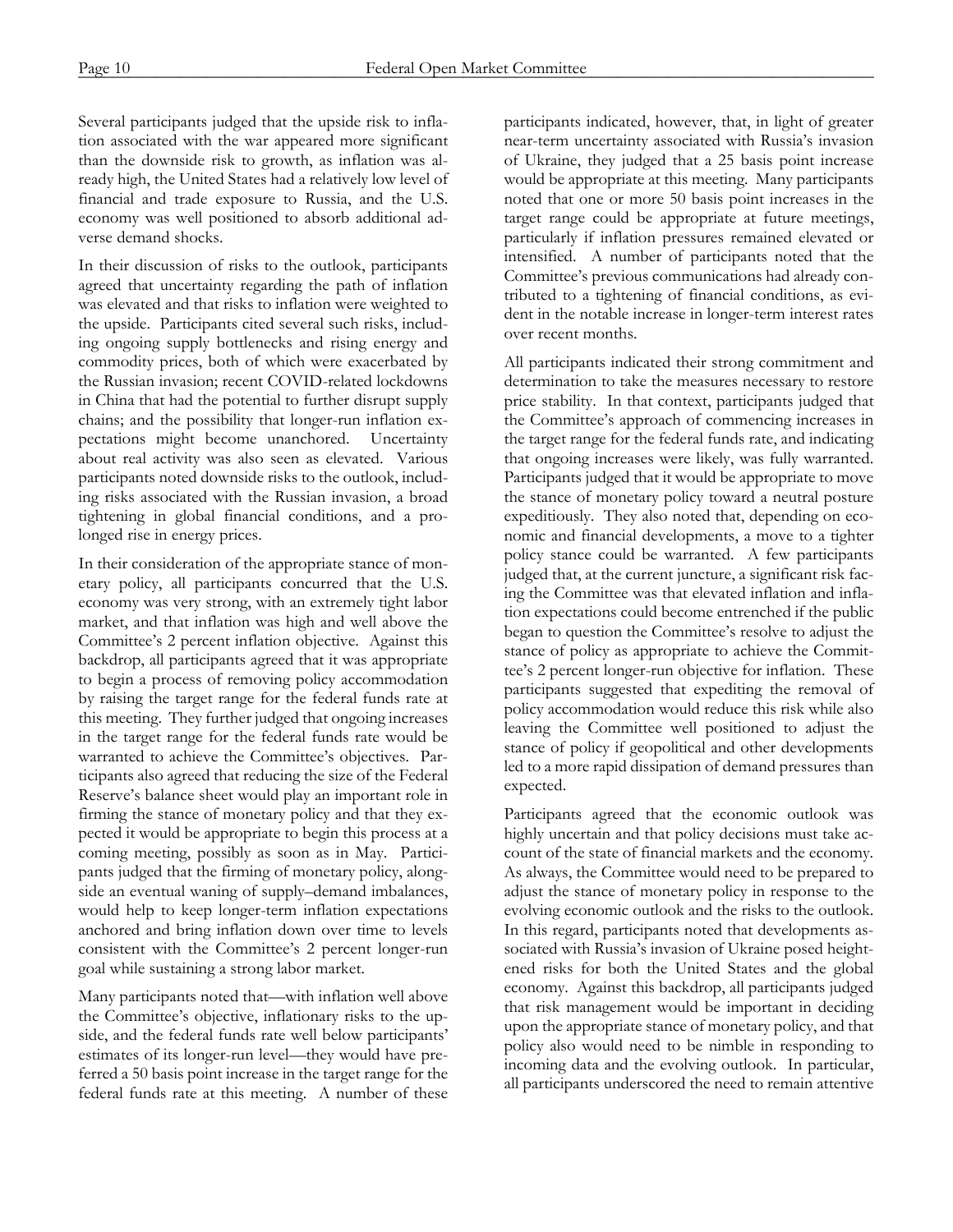to the risks of further upward pressure on inflation and longer-run inflation expectations.

### **Committee Policy Action**

In their discussion of monetary policy for this meeting, members agreed that indicators of economic activity and employment had continued to strengthen. Job gains had been strong in recent months, and the unemployment rate had declined substantially. Members also agreed that inflation remained elevated, reflecting continued supply and demand imbalances, higher energy prices, and broader price pressures.

Members agreed that geopolitical developments warranted several changes to the postmeeting statement. They concurred that the invasion of Ukraine by Russia was causing tremendous human and economic hardship, and they agreed to update the statement to recognize this tragic situation. Members agreed that the implications of the war for the U.S. economy were highly uncertain, but they judged that, in the near term, the invasion and related events were likely to create additional upward pressure on inflation and weigh on economic activity.

In their assessment of the monetary policy stance necessary for achieving the Committee's maximumemployment and price-stability goals, members agreed that with appropriate firming in the stance of monetary policy, they expected inflation to return to the Committee's 2 percent objective and the labor market to remain strong. In support of these goals, the Committee decided to raise the target range for the federal funds rate to  $\frac{1}{4}$  to  $\frac{1}{2}$  percent and anticipated that ongoing increases in the target range would be appropriate. One member preferred to raise the target range for the federal funds rate by 0.5 percentage point to  $\frac{1}{2}$  to  $\frac{3}{4}$  percent at this meeting in light of elevated inflation pressures. With regard to reducing the size of the Federal Reserve's balance sheet, all members agreed that they had made substantial progress on arriving at a plan specifying the steps the Committee would take. They expected that, depending on economic and financial conditions, beginning the process of reducing the size of the balance sheet would be appropriate at a coming meeting, possibly as early as at the Committee's May meeting.

Members agreed that, in assessing the appropriate stance of monetary policy, they would continue to monitor the implications of incoming information for the economic outlook and that they would be prepared to adjust the stance of monetary policy as appropriate in the event that risks emerged that could impede the attainment of the Committee's goals. They also concurred that, in assessing the appropriate stance of monetary policy, they would take into account a wide range of information, including readings on public health, labor market conditions, inflation pressures and inflation expectations, and financial and international developments.

At the conclusion of the discussion, the Committee voted to authorize and direct the Federal Reserve Bank of New York, until instructed otherwise, to execute transactions in the SOMA in accordance with the following domestic policy directive, for release at 2:00 p.m.:

"Effective March 17, 2022, the Federal Open Market Committee directs the Desk to:

- Undertake open market operations as necessary to maintain the federal funds rate in a target range of  $\frac{1}{4}$  to  $\frac{1}{2}$  percent.
- Conduct overnight repurchase agreement operations with a minimum bid rate of 0.5 percent and with an aggregate operation limit of \$500 billion; the aggregate operation limit can be temporarily increased at the discretion of the Chair.
- Conduct overnight reverse repurchase agreement operations at an offering rate of 0.3 percent and with a per-counterparty limit of \$160 billion per day; the percounterparty limit can be temporarily increased at the discretion of the Chair.
- Roll over at auction all principal payments from the Federal Reserve's holdings of Treasury securities and reinvest all principal payments from the Federal Reserve's holdings of agency debt and agency mortgagebacked securities (MBS) in agency MBS.
- Allow modest deviations from stated amounts for reinvestments, if needed for operational reasons.
- Engage in dollar roll and coupon swap transactions as necessary to facilitate settlement of the Federal Reserve's agency MBS transactions."

The vote also encompassed approval of the statement below for release at 2:00 p.m.:

"Indicators of economic activity and employment have continued to strengthen. Job gains have been strong in recent months, and the unemployment rate has declined substantially. Inflation remains elevated, reflecting supply and